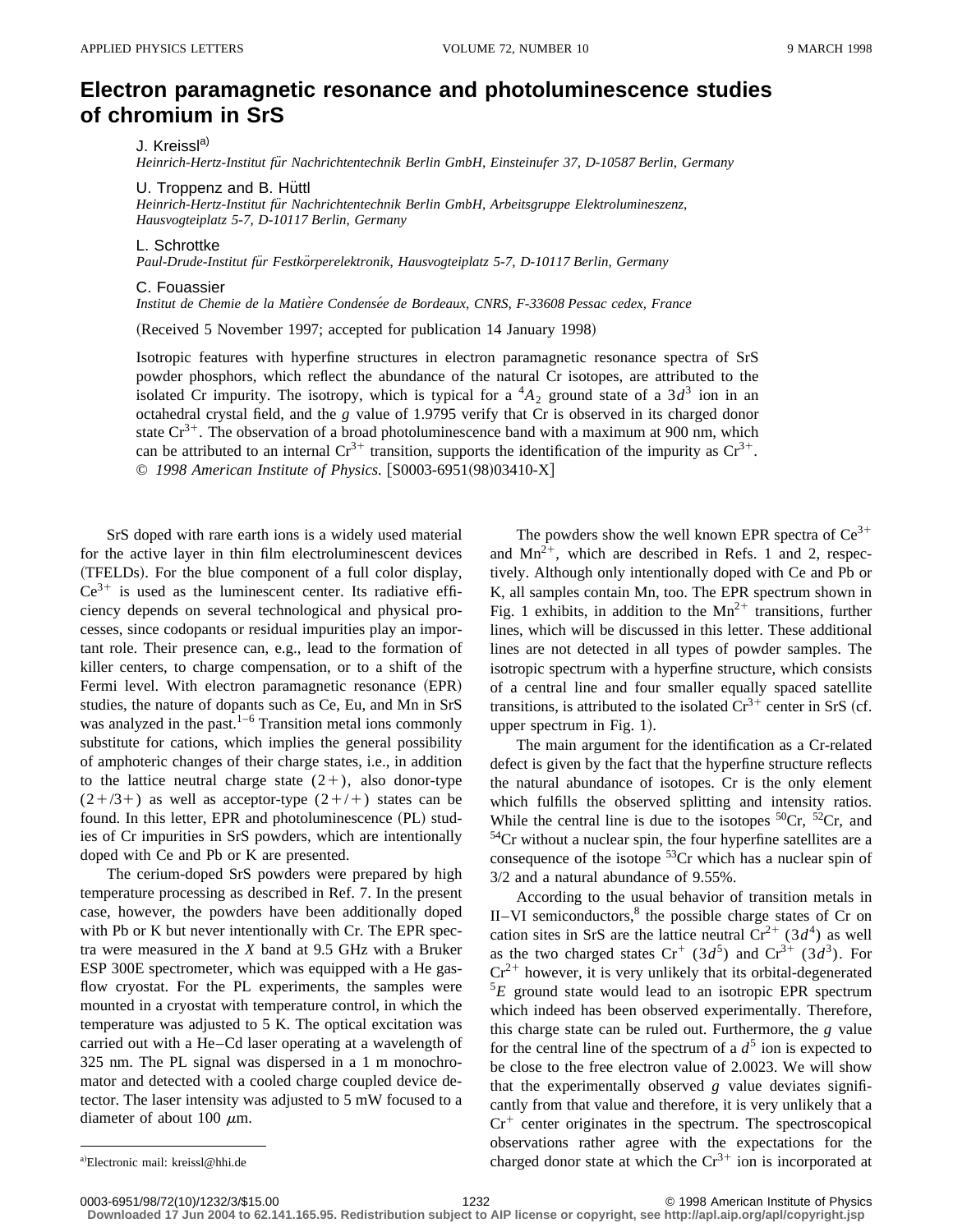

FIG. 1. EPR spectrum of an SrS powder at 20 K, which exhibits the  $Mn^{2+}$ related features (bottom), and a zoomed part of it containing the  $Cr^{3+}$  related part (top). The stick spectra shows the hyperfine structure due to the <sup>55</sup>Mn and  $53Cr$  nuclides. To improve the resolution for the  $Cr<sup>3+</sup>$  spectrum the modulation amplitude and the microwave power were decreased. This results in a variation of the intensity ratio between the  $Mn^{2+}$  signals and the Cr ones because of different linewidths and saturation behaviors.

a substitutional cation site. In an octahedral crystal field, the  ${}^{4}F$  ground state of the free ion is split into two orbital triplets and one orbital singlet. Applying an appropriate spin Hamiltonian for an  ${}^4A_2$  ground state<sup>9</sup>

$$
\mathcal{H} = g\beta(\mathbf{B} \times \mathbf{S}) + A^{(53)}\text{Cr})(\mathbf{S} \times \mathbf{I}),\tag{1}
$$

where the first term represents the Zeeman interaction and the second term the electron–nuclear hyperfine interaction with the nuclear spin of the  $53Cr$  isotope, we obtain the parameters  $g=1.9795(2)$  and  $A(^{53}Cr)=16.4(1) 10^{-4} cm^{-1}$ . Such a *g* value was also found, e.g., for  $Cr^{3+}$  in MgO and has been accounted for as the consequence of spin-orbit coupling to the  ${}^4T_2(F)$  excited triplet (cf., e.g., Ref. 9 and references therein). The symmetric line shapes and the narrow linewidths in the powder spectrum suggest an isotropic behavior, which is in fact expected for such a ground state in octahedral symmetry. Our results agree very well with the commonly accepted picture of the incorporation of transition metals into substitutional cation sites in II–VI materials.

A more detailed analysis of the central line shows that a broader signal is superimposed by a narrow one. We interpret the narrow line  $(\Delta B_{\text{pp}}=0.03 \text{ mT})$  as the 1/2 to  $-1/2$ electron spin transition within the  $S = 3/2$  spin manifold. The



FIG. 2. The PL spectrum (solid line) of an SrS powder in which the  $Cr^{3+}$ impurity was verified by EPR in comparison to the PL spectrum (dashed line) in which no Cr was observed by EPR.

maining allowed transitions  $3/2$  to  $1/2$  and  $-1/2$  to  $-3/2$ . It is well known that random strain leads to a line broadening for the  $\pm 3/2$  to  $\pm 1/2$  transitions, while the 1/2 to  $-1/2$ transitions are hardly influenced by it.

In order to confirm the results of the EPR analysis, the SrS powders were also investigated by PL spectroscopy. While the PL spectra of all samples are dominated by the well known  $Ce^{3+}$  emission<sup>10</sup> between 460 and 580 nm, a broad additional emission at 900 nm was observed only in those powders for which the EPR analysis verified the  $Cr^{3+}$ impurity (see Fig. 2). Since this new emission is only observed for SrS powders which contain Cr, we ascribe it tentatively to the internal  ${}^4T_2(F) - {}^4A_2(F)$  transition of  $Cr^{3+}$ . In low crystal fields the  ${}^{4}T_{2}$  state of the  $d^{3}$  configuration is expected to be the lowest excited state leading to a broad band emission in the infrared range.<sup>11</sup>

The origin of the  $Cr^{3+}$  impurity in some of the SrS powders has satisfactorily not been demonstrated yet. One possibility seems to be an accidental contamination of the starting materials with Cr of those powders for which  $Cr^{3+}$  was verified. However, a residual Cr contamination of all powders of the present set of samples cannot completely be ruled out since the Fermi level in the powders can vary depending on the specific preparation procedure of each sample. As mentioned above, the EPR of Cr in SrS powders is not very sensitive for the neutral  $Cr^{2+}$  charge state. Therefore, in samples where Cr occurs only in this state, no EPR signal of Cr can be detected. The oxidation state of Cr can be influenced by the nature and excess of alkali dopants which are intentionally added in order to provide a charge compensation for the  $Ce^{3+}$  ions. In this case, only in powders in which the excess of, e.g., alkali acceptors changes the lattice-neutral  $Cr^{2+}$  state into the charged donor  $Cr^{3+}$  state is an EPR observation possible.

In conclusion, EPR studies on SrS powders have substantiated the occurrence of the isolated  $Cr^{3+}$  impurity by the Cr hyperfine finger print and the *g* factor of 1.9795. Because of the isotropic behavior of the spectra, the  $Cr^{3+}$  is suggested to be substitutionally incorporated at an undisturbed cation site. A broad  $Cr^{3+}$  related PL band was detected at a wavelength of 900 nm.

broader signal ( $\Delta B_{\text{pp}}$  = 0.22 mT) originates from the two re-<br>Downloaded 17 Jun 2004 to 62.141.165.95. Redistribution subject to AIP license or copyright, see http://apl.aip.org/apl/copyright.jsp The authors are greatly indebted to W. Ulrici for valu